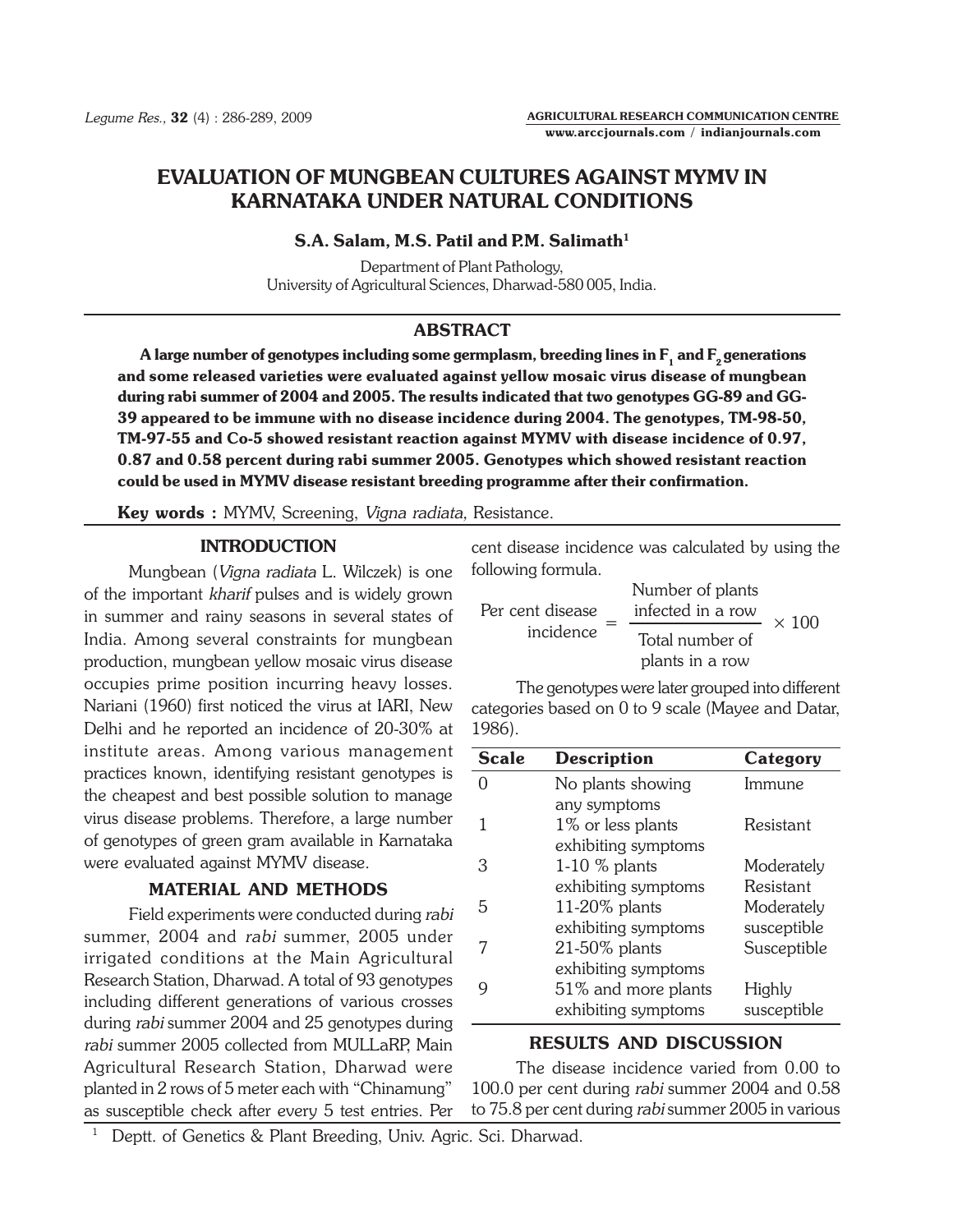Table 1. Reaction of mungbean genotypes against MYMV during rabi summer 2004 (January - April).

| Genotype/cross            | PDI at pre      | Grade     | Genotype/cross               | PDI at pre      | Grade       |
|---------------------------|-----------------|-----------|------------------------------|-----------------|-------------|
|                           | flowering stage |           |                              | flowering stage |             |
| GG-89                     | 0.00            | I         | GG-39                        | 0.00            | $\bf{l}$    |
| $F_1$ TAP-7 x DLGG-57     | 5.88            | MR        | $F_1$ TAP-7 x 96-1           | 6.80            | <b>MR</b>   |
| $F_1$ TAP-7 x GG-70       | 4.30            |           | $F3 D LGG-1 x D LGG-16$      | 7.5             |             |
| GG-99                     | 2.7             |           | GG-87                        | 6.25            |             |
| OUM-7                     | 6.6             |           |                              |                 |             |
| DLGG-15                   | 7.4             |           |                              |                 |             |
| AKM-9601                  | 16.6            | <b>MS</b> | GG-86                        | 10.8            | <b>MS</b>   |
| GG-82                     | 11.1            |           | $M-1$                        | 15.0            |             |
| $M-1$                     | 11.6            |           | GG-101                       | 20.6            |             |
| GG-79                     | 11.1            |           | DLGG-6                       | 12.19           |             |
| Chinamung x 96-2          | 30.0            | S         | $F_a$ Pusa Baisakhi x DLGG-1 | 34.0            | $\mathsf S$ |
| $F1$ TAP-7 x GG-51        | 21.4            |           | TAP-7                        | 31.9            |             |
| $F1$ TAP-7 x DLGG-1       | 22.20           |           | <b>AKM-9801</b>              | 35.7            |             |
| $F2$ TAP-7 x Chinamung    | 25.0            |           | TM-98-58                     | 47.6            |             |
| $F2$ TAP-7 x DLGG-1       | 31.8            |           | TM-98-47                     | 34.6            |             |
| $F2 D LGG-16$ x Chinamung | 37.7            |           | $F3BB$ x Pusa 9531           | 38.0            |             |
| $F2$ DLGG-16 x DLGG-1     | 26.8            |           | $F3$ KM 162 x DLGG-2         | 50.0            |             |
| $F2$ Pusa baisakhi x 96-2 | 50.0            |           | GG-45                        | 50.0            |             |
| $F2$ UK-1                 | 21.8            |           | GG-28                        | 45.8            |             |
| $F3M-1x DLGG-1$           | 47.0            |           | <b>OUM-11-5</b>              | 30.0            |             |
| MH-98-1                   | 48.1            |           | GG-46                        | 37.0            |             |
| ML-881                    | 45.4            |           | GG-51                        | 29.0            |             |
| GG-49                     | 42.3            |           | BPMR-1                       | 37.9            |             |
| $F_3$ DLGG-11 x DLGG-1    | 44.8            |           | GG-74                        | 47.6            |             |
| $F_{3}$ NB x BDYR-1       | 34.7            |           | GG-94                        | 33.3            |             |
| $F3BGx BDYR-1$            | 22.2            |           | DLGG-9                       | 28.0            |             |
| $F3M-1$ x DLGG-16         | 48.7            |           |                              |                 |             |
| ML-936                    | 95.6            | <b>HS</b> | <b>UPM-99-3</b>              | 55.5            | <b>HS</b>   |
| $F_{A}$ SEL-4 x DLGG-2    | 63.0            |           | NDM-97-1                     | 75.0            |             |
| $F_2$ DLGG-16 x Chinamung | 100.0           |           | <b>RMG-511</b>               | 70.8            |             |
| $F2 D LGG-5 x D LGG-16$   | 60.0            |           | <b>VGG-72</b>                | 83.3            |             |
| DLGG-1                    | 56.0            |           | KGG-96034                    | 85.7            |             |
| $F_3$ DLGG-17xDLGG-1      | 62.5            |           | <b>VMGG-97001</b>            | 66.6            |             |
| $F_3$ NB x Pusa Bold-2    | 55.5            |           | GG-9                         | 82.3            |             |
| KM-2194                   | 71.4            |           | GM-9610                      | 73.0            |             |
| IPM-99-125                | 73.3            |           | OBGG-11                      | 89.6            |             |
| DLGG-3                    | 100.0           |           | CZM-1                        | 64.0            |             |
| chinamung                 | 63.3            |           | DLGG-10                      | 53.57           |             |
| <b>GG-18</b>              | 63.6            |           | GG-109                       | 52.0            |             |
| GG-22                     | 77.7            |           | <b>OUM-11-2</b>              | 54.7            |             |
| GG-33                     | 68.18           |           | ML-1108                      | 55.1            |             |
| GG-50                     | 100.0           |           | DLGG-1                       | 69.2            |             |
| GG-40                     | 57.6            |           | DLGG-13                      | 58.8            |             |
| GG-52                     | 76.4            |           | GG-54                        | 83.3            |             |
| GG-58                     | 66.6            |           | ML-131                       | 72.2            |             |
| GG-59                     | 76.4            |           | GG-53                        | 100.0           |             |
| GG-67                     | 70              |           | GG-113                       | 54.2            |             |
| GG-8                      | 60.8            |           | MH-96-1                      | 65.5            |             |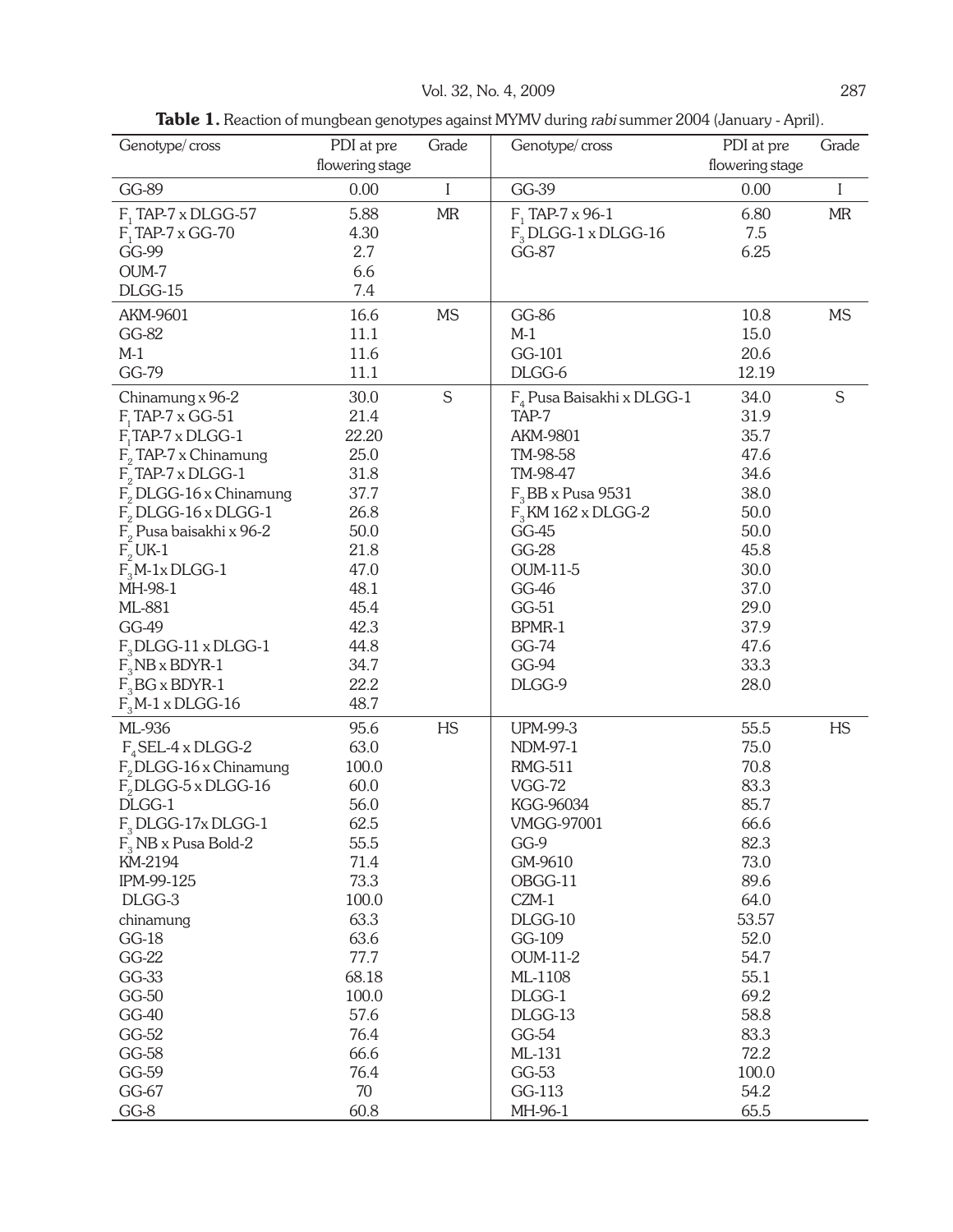genotypes. Two genotypes GG-89 and GG-39 showed immune reaction under field condition, there could be disease escapes and need further confirmation. The  $F_1$  generation of TAP-7 x DLGG-57, TAP-7 x 96-1,  $F_a$  generation of DLGG-1 x DLGG-16 and the genotypes GG-99, GG-87, OUM-7 and DLGG-15 showed moderately resistant reaction with disease incidences of 5.88, 6.80, 7.50, 2.70, 6.25, 6.60 and 7.40 per cent during rabi summer 2004 (Table 1). The genotypes TM-98-50, TM-97-55 and Co-5 were found resistant with only < 1.0 per cent disease incidence during rabi summer 2005. GMBL-2, OBGG-52 and ML-5 were found moderately resistant with disease incidences of 8.80, 6.80 and 3.80 percent (Table 2). Earlier, Pandya et al., (1977) screened 248 lines of mungbean under natural field condition against yellow mosaic virus and the genotype Tarai Local was found resistant. Chhabra et al., (1978) found ML 1 and ML 3 as resistant against whitefly and yellow mosaic incidence under field screening. Similarly, Asthana (1998) found PDM-11, PDM-54, PDM-84-143 varieties resistant to yellow mosaic and recommended for use in disease resistance breeding

programmes. Manivannan et al., (2001) found green gram germplasm, EC 30072, K 141, LGG 424B and LM 108B resistant to yellow mosaic and recommended for incorporation in resistant breeding programme. Ganapathy et al.,(2003) from NPRC, Vamban, Tamil Nadu reported that RU 2229, VBG 86, 2 KU 54, VBG 89, SU 16 were highly resistant to MYMV. Pathak and Jhamaria (2004) reported that ML-5 and MUM-2 were resistant against MYMV with only 2.22 and 3.12 percent infection as against cent per cent infection in K-851, a check cultivar. When scored according to Mayee and Datar(1986), most of the genotypes showed susceptible and highly susceptible reaction. Such a susceptible or resistant reaction was attributed to the genes present in the respective genotypes (Nagaraj et al., 1981). Chinamung, the mung variety popularly grown all over Karnataka was found highly susceptible during 2004 and susceptible in the following year of screening with disease incidence of 63.3 and 48.5 per cent respectively. The genotypes grouped under resistant category may be used in MYMV resistance breeding programme and can be viewed as alternatives to Chinamung in Karnataka.

| Genotype/cross  | PDI at pre      | Grade       | Genotype/cross  | PDI at pre      | Grade       |
|-----------------|-----------------|-------------|-----------------|-----------------|-------------|
|                 | flowering stage |             |                 | flowering stage |             |
| TM-98-50        | 0.97            | $\mathbf R$ | $Co-5$          | 0.58            | $\mathbf R$ |
| TM-97-55        | 0.87            |             |                 |                 |             |
| GMBL-2          | 8.80            | <b>MR</b>   | OBGG-52         | 6.80            | <b>MR</b>   |
| PS-16           | 4.80            |             | $ML-5$          | 3.80            |             |
| SIT-4           | 12.8            | <b>MS</b>   | BPMR-1          | 16.5            | <b>MS</b>   |
| TAP-7           | 32.8            | S           | DGS-5           | 35.7            | S           |
| <b>BPMR-145</b> | 35.8            |             | Pusa-9531       | 41.5            |             |
| Vaibhav         | 43.8            |             | $PD-51$         | 32.7            |             |
| DLGG-11         | 32.5            |             | Pusabaisakhi    | 37.7            |             |
| 2KM-130         | 44.8            |             | Chinamung       | 48.5            |             |
| PDM-143         | 46.3            |             | DPV-8831        | 41.2            |             |
| GG-57           | 38.8            |             |                 |                 |             |
| $DGS-1$         | 63.6            | <b>HS</b>   | <b>OUM-11-5</b> | 75.8            | <b>HS</b>   |
| DLGG-22         | 55.5            |             |                 |                 |             |

|  |  |  |  |  | Table 2. Reaction of mungbean genotypes against MYMV during rabi summer 2005 (January-April). |
|--|--|--|--|--|-----------------------------------------------------------------------------------------------|
|--|--|--|--|--|-----------------------------------------------------------------------------------------------|

#### **REFERENCES**

Asthana, A.N. (1998). Indian J. Agric. Sci., 68:448-452. Chhabra, K.S. et al. (1978). J. Res., PAU, 16:385-388.